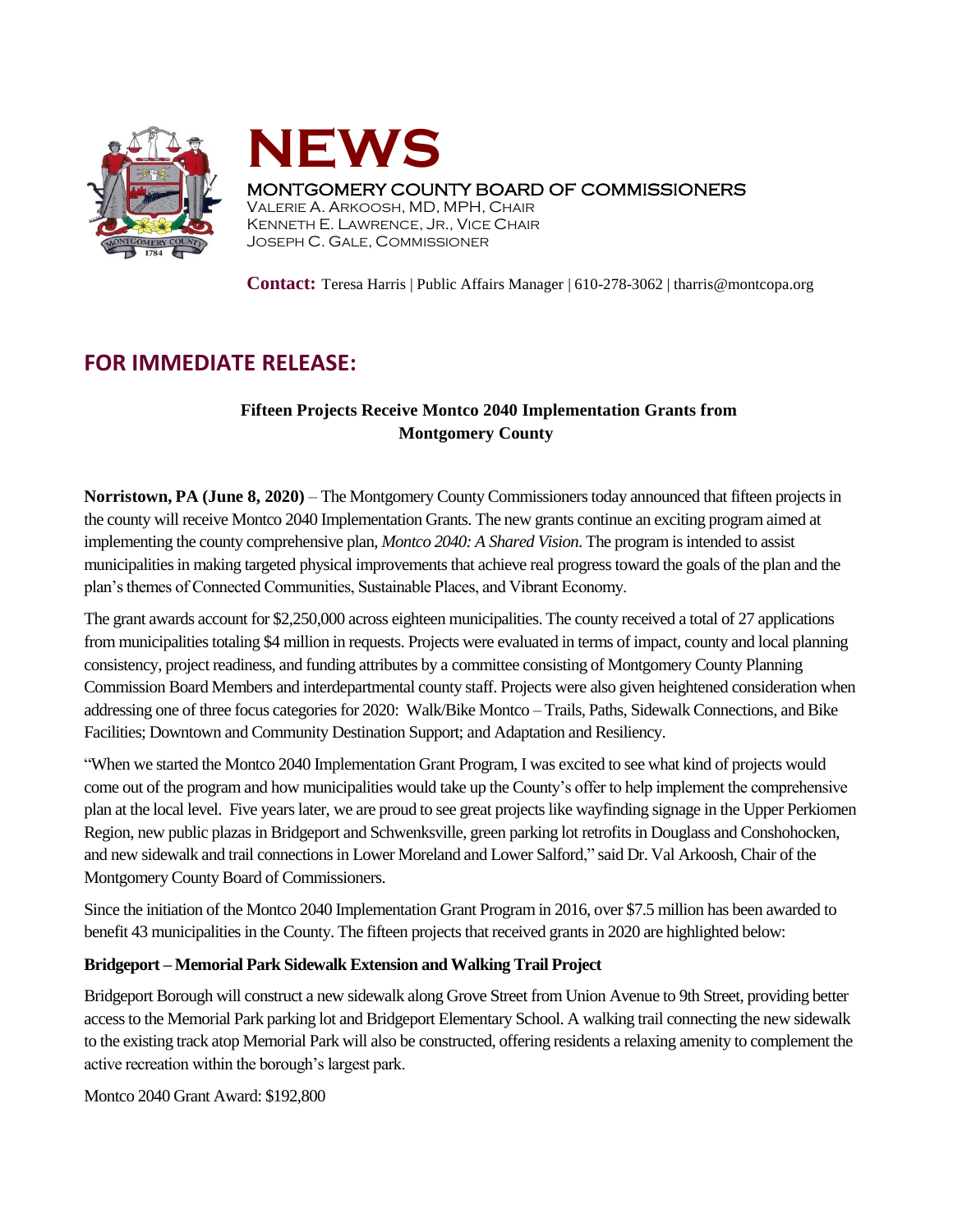#### **Collegeville – Collegeville Boat Ramp Park Project**

Collegeville Borough will create a park consisting of a boat ramp, boat storage, parking area, picnic tables, and landscaping adjacent to the Perkiomen Creek, which will provide access to the creek for canoeing, kayaking, paddle boarding, and fishing. The boat ramp is a newly discovered existing feature that will be restored by members of the Perkiomen Watershed Conservancy. The boat ramp will also form a midpoint along the recently funded Perkiomen Creek Water Trail.

Montco 2040 Grant Award: \$106,876

### **Hatboro – Bonair Avenue/North Penn Street/East Monument Avenue Intersection Project**

Hatboro Borough will transform the Bonair Avenue, North Penn Street, and East Monument Avenue intersection into a safe, attractive area that will benefit motorists and the community alike. The improvements include narrowing existing roadway and reducing asphalt in the intersection, along with installing sidewalks, crosswalks, green stormwater infrastructure, community gathering space, and street trees.

Montco 2040 Grant Award: \$200,000

# **Lower Gwynedd – Bethlehem Pike Pedestrian Improvements Project**

Lower Gwynedd Township will construct a critical pedestrian connection to remedy a sidewalk gap along Bethlehem Pike south of the Spring House Village area. The project will extend sidewalk along the east and west side of Bethlehem Pike near Locust Lane and will also include two pedestrian bridges spanning the culvert over the Pennlyn Creek. The connection will augment the previous walkability upgrades that have been added to the township's downtown village center through zoning changes and redevelopment over the last ten years.

Montco 2040 Grant Award: \$200,000

# **North Wales – Center Street Pedestrian Connection and Gateway Project**

North Wales Borough will install new sidewalks, crosswalks, and ADA ramps on Center Street between Walnut Street and the trail connection to Parkside Place Park to improve pedestrian connectivity, safety, and visibility. A new gateway entrance, with lighting and signage at the trailhead, will be installed to formalize the trail entryway and provide direction to recreational amenities, including the regional Green Ribbon Trail.

Montco 2040 Grant Award: \$154,725

# **Perkiomen Region Multi-Municipal – Perkiomen Creek Water Trail Signage and Wayfinding Project**

Seven municipalities of the Perkiomen Valley Region will design and install a wayfinding signage program to support the newly designated Perkiomen Creek Water Trail, a PA State Water Trail. Approximately 130 signs at 40 different locations will be installed to enable Water Trail users to navigate to public access areas along an 18-mile stretch of the Perkiomen Creek, navigate the Water Trail itself, and access amenities adjacent to the creek. Municipalities are partnering with the Perkiomen Watershed Conservancy in the project.

Montco 2040 Grant Award: \$50,000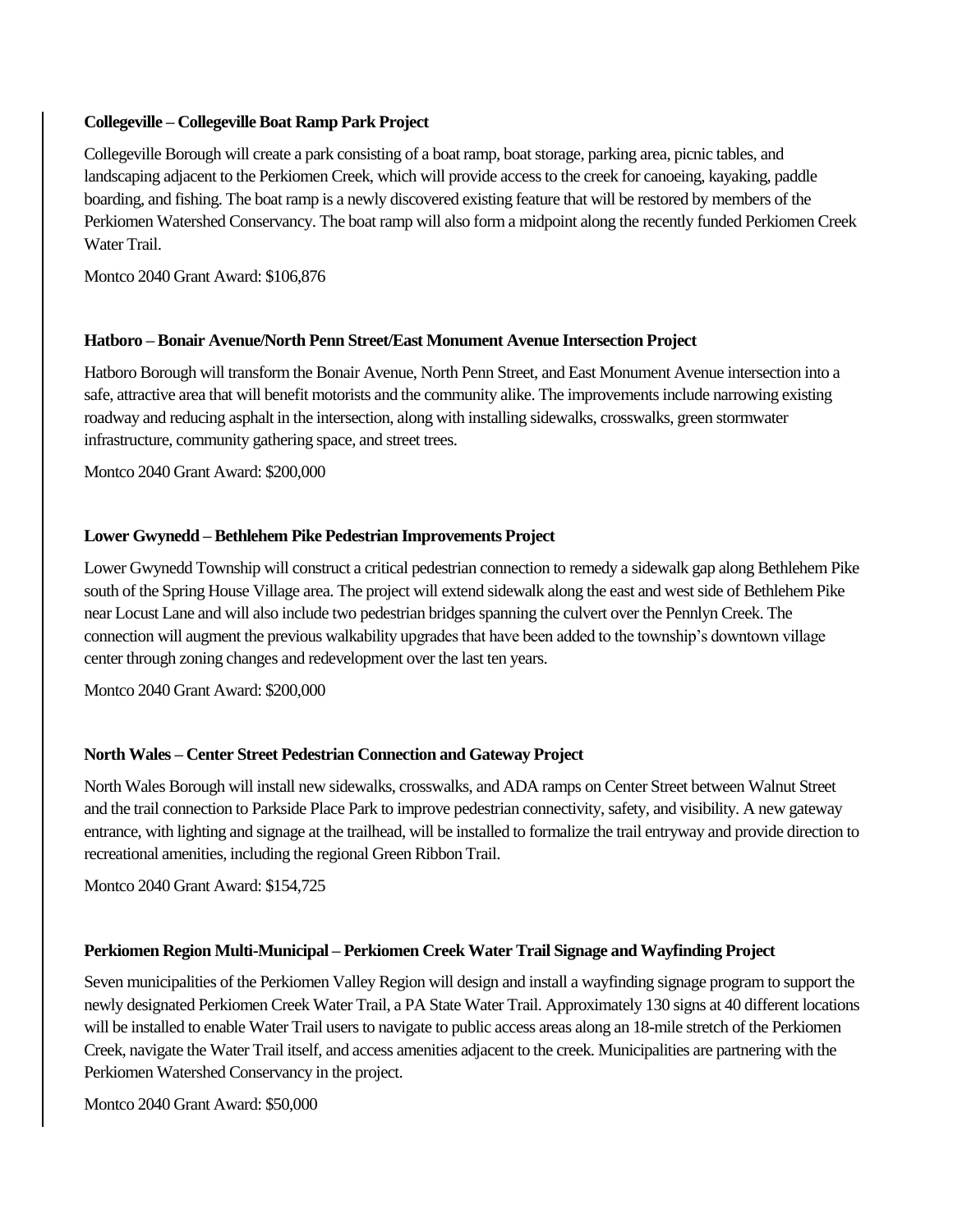#### **Pottstown – Memorial Park/TREC District Accessibility Improvements Project**

Pottstown Borough will enhance its Tourism and Recreation District by constructing ADA-accessible connections, brick paver-based plazas with antique lighting, and public restrooms. The improvements are centered around the new Steel River Station, which links the district to the Pottstown Area Rapid Transit (PART) and the Colebrookdale Railroad. The project will also improve accessibility to Memorial Park grounds and nearby amenities including the County's Pottsgrove Manor historic site. The Colebrookdale Railroad Preservation Trust is providing a significant local match and donating historic brick pavers to the project.

Montco 2040 Grant Award: \$200,000

#### **Royersford – Royersford Trestle Bridge Project**

Royersford Borough will rehabilitate the existing steel girder bridge that spans the Schuylkill River and connects Royersford to the Schuylkill River Trail in Spring City. The Trestle Bridge will encourage pedestrian and bicycle travel within the region and bring Schuylkill River Trail users into the borough's central business district. The bridge will also connect into the borough's waterfront trail, which is completed east of Main and under final design, to the west where it will meet with the bridge. The borough also received a \$1 million Multimodal grant from PA's DCED.

Montco 2040 Grant Award: \$115,000

#### **Schwenksville – Public Pavilion Project**

Schwenksville Borough will purchase and install a public pavilion for the final phase of its Main Street Plaza project. This grant will help to fulfill a funding gap and complete the public gathering space and adjacent park and trail amenities at the future home of the new borough hall.

Montco 2040 Grant Award: \$12,000

#### **Souderton – Chestnut Green Parking Lot Project**

Souderton Borough will retrofit the West Chestnut Street municipal parking lot to implement green initiatives, stormwater BMPs, streetscaping improvements, and improved pedestrian connections to the Main Street business district. Stormwater runoff will be reduced and managed through a new system of inlets, landscaped buffers, planting islands with rain gardens, and retaining walls. New pavement, pavement markings, lighting, and wayfinding signage will also enhance the existing  $1$ ot.

Montco 2040 Grant Award: \$140,000

#### **Springfield – Mermaid Park Stream and Habitat Restoration Project**

Springfield Township will restore the natural habitat and improve the water quality of the aquatic ecosystem at Mermaid Park while adding new park amenities. The project will shade and stabilize a streambank by regrading and planting native shade trees, constructing a pre-filtration forebay to help capture sediment and filter water, and dredging Mermaid Pond to increase its depth and inhibit aquatic plant growth. A passive walking trail around the park perimeter will also be constructed, which will be easily connected to a future segment of the regional Cresheim Trail, which will run by the park.

Montco 2040 Grant Award: \$197,600